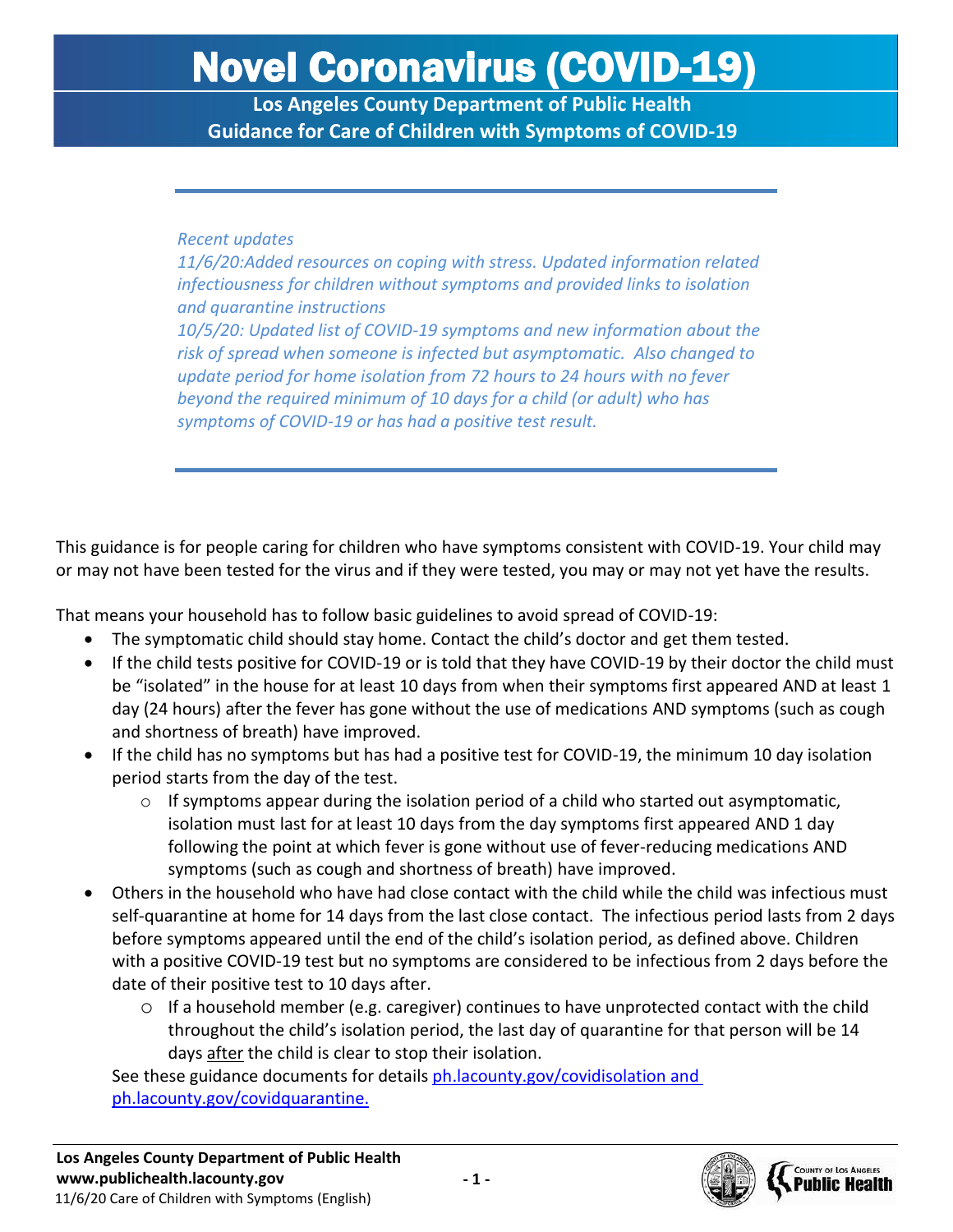**Los Angeles County Department of Public Health Guidance for Care of Children with Symptoms of COVID-19**

#### **WHAT THIS GUIDANCE COVERS**

This guidance provides information on what it takes to protect your household if a child has COVID-19. It goes on to address three situations a family may face as they care for children with COVID-19. Sections of the document are:

- **1. Steps to protect yourself and others in the household from infection**
- **2. How to provide care for a child with mild or moderate symptoms.**
- **3. What to do if your child develops more serious symptoms; how to recognize symptoms of serious illness and what steps you should take;**
- **4. What to do if your child has special health care needs that either:**
	- o **Place them at elevated risk of serious illness due to COVID-19, or**
	- o **Make it more difficult to provide their care**.

#### **1. STEPS TO PROTECT YOURSELF AND OTHERS IN THE HOUSEHOLD FROM INFECTION.**

The risk to children from COVID-19 appears to be much less than the risk to adults. Adults seem more likely to catch the virus and more likely to get very ill when they have it. This means that an important part of taking care of a child with COVID-19 is protecting others in your household from getting sick. Be especially careful to avoid spread if your household incudes anyone over age 65, anyone with a chronic condition or disability that affects heart, lungs, or immune function or anyone who is pregnant. See

[http://publichealth.lacounty.gov/media/Coronavirus/docs/people/GuidanceIndividualsDisabilitiesChronicCon](http://publichealth.lacounty.gov/media/Coronavirus/docs/people/GuidanceIndividualsDisabilitiesChronicConditions.pdf) [ditions.pdf](http://publichealth.lacounty.gov/media/Coronavirus/docs/people/GuidanceIndividualsDisabilitiesChronicConditions.pdf) for guidance about COVID-19 for people with chronic conditions and

<http://publichealth.lacounty.gov/media/Coronavirus/docs/people/GuidancePregnancy.pdf> for pregnancy.

Key steps to protect your family are:

- Have the child who is sick stay in their own room. If the child doesn't have their own room, choose a part of the house where they can be separated from other people.
	- $\circ$  You may have to use a screen or hang a sheet but find a way to put a barrier between the child and other household members.
- Have the child use a separate bathroom. If that is not possible, make sure the bathroom is wiped down after each use by the child. See <http://publichealth.lacounty.gov/media/Coronavirus/docs/protection/CleaningInfographic.pdf> to learn

how to prevent spread of COVID-19 in the home.

- If the child is over two and does not have any chronic breathing problems, help them use a surgical mask any time other household members (including you) are around.
	- o Children under 2 should never be masked.
	- $\circ$  Children 2-8 may wear a mask with adult supervision as long as the child does not have a condition that impairs breathing.
- Teach the child to use a tissue to cover a sneeze or cough and then throw it in the trash. Teach them to sneeze or cough into an elbow in case they don't have a tissue when they need it.
- Try to limit the child's direct care to a single care giver. Other household members can help in other ways, but it is best if only one person is regularly exposed to the child.
	- $\circ$  Ideally, the caregiver should have a protective mask and wear gloves while touching the child or handling their toys, bedding, dishes, and so on.

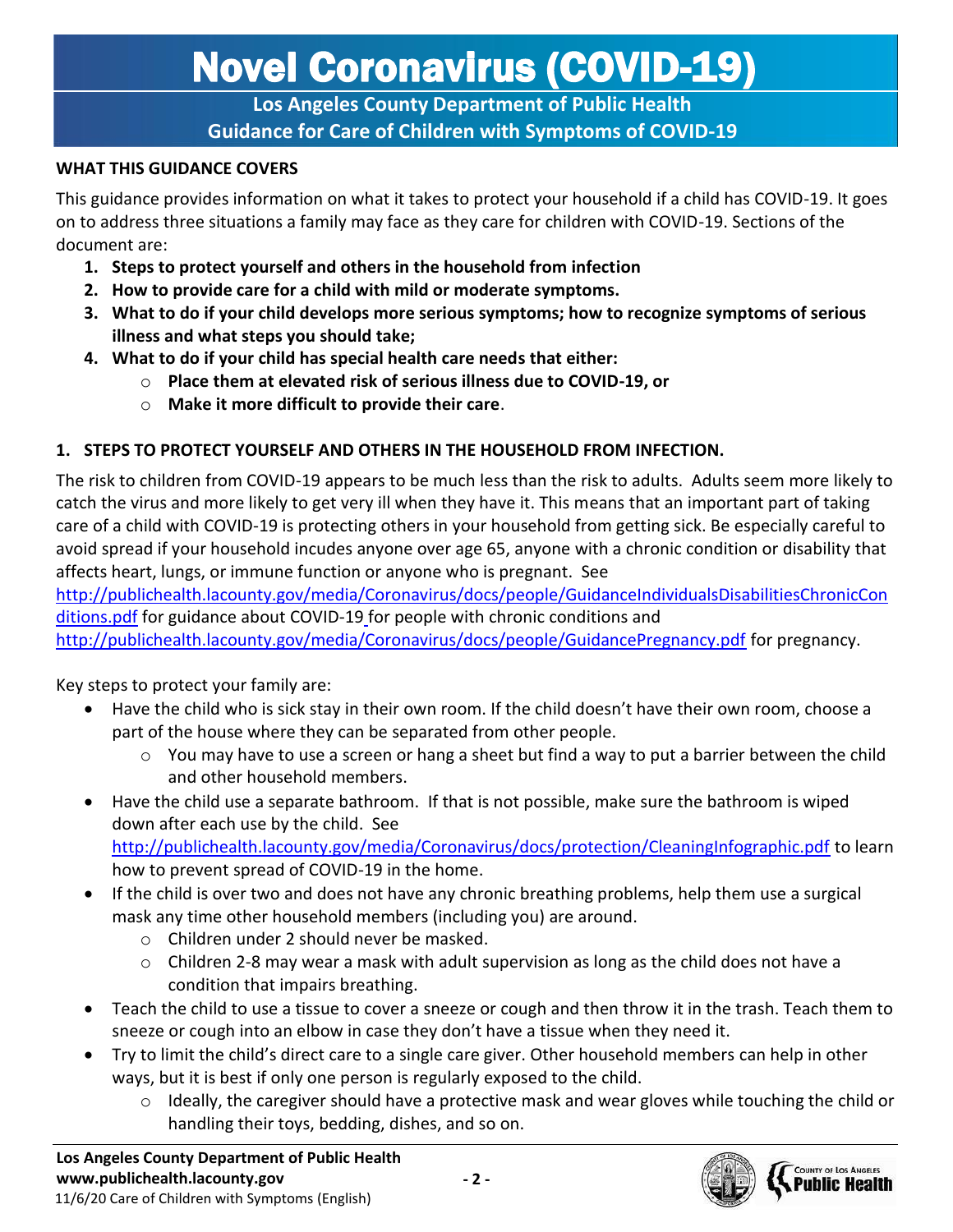### **Los Angeles County Department of Public Health Guidance for Care of Children with Symptoms of COVID-19**

- $\circ$  Even if the caregiver uses gloves, frequent handwashing is critical for a caregiver who is in and out of the child's room. The caregiver should avoid touching their own face, eyes, nose, or mouth unless their hands were just washed.
- Consider using disposable plates and utensils for the child's meals. If the child does use the same plates and utensils as the rest of the household, these items need to be washed in a dishwasher or with dish soap and hot water after each use (although they don't have to be washed separately).

These steps are absolutely critical regardless of how sick your child is. Remember that even a child with no symptoms who has tested positive for the virus can spread it to others and that your child needs you to be healthy to provide the care they need. You help your child when you protect yourself from the virus.

### **2. HOW TO PROVIDE CARE FOR A CHILD WITH MILD OR MODERATE SYMPTOMS**

- Symptoms of COVID-19 in children may include the following: fever, chills, cough, shortness of breath or difficulty breathing, fatigue, muscle or body aches, headache, sore throat, nausea or vomiting, diarrhea, congestion or runny nose, new loss of taste or smell, and poor appetite or poor feeding, especially in babies under one year old . This list of symptoms is not all inclusive.
- Please consult your medical provider about the need for testing and isolation for any other symptoms that are severe or concerning to you.
- Pay attention to a fever even if you don't see other symptoms.
	- o **If your child is under 3 months** and has a fever, call your doctor right away. If it's nighttime, call the emergency number for your doctor or clinic. Any fever can be serious in a newborn.
	- o **If your child is between 3 months and 3 years** and has a fever over 102.2F, call your child's health provider.
	- o **If your child is over 3** and has a fever over 102.2F, use your judgment. If the child seems sick in other ways – they look sick and they are less active than usual – you may want to call their provider.
	- $\circ$  If you don't have a thermometer appropriate for use with a child, you can judge temperature just by feeling a young child's forehead. That won't give you a number, but you can often tell if the child is feverish.
- Contact your child's medical provider when you observe (or when your child reports) any of the symptoms of COVID-19.
	- o Ideally, the provider knows your child and can help you judge whether these symptoms sound like COVID-19.
	- $\circ$  It is most likely that the provider will give you advice over the phone since an office visit isn't needed to treat the symptoms of mild COVID-19 infection and a visit could place your child and others in the office at risk.
	- o If you would like the provider to observe the child or hear how they cough or have other direct contact, see if you can schedule a telehealth visit that you can do over the phone or via laptop.
- Caring for a child with mild symptoms of COVID-19 is a lot like caring for a child with a bad cold.
	- $\circ$  Keep the child comfortable. Make sure the room they are in is not too hot or too cold.
		- Do make sure the child is not overdressed and in overly warm bedding. A young child can get overheated easily.

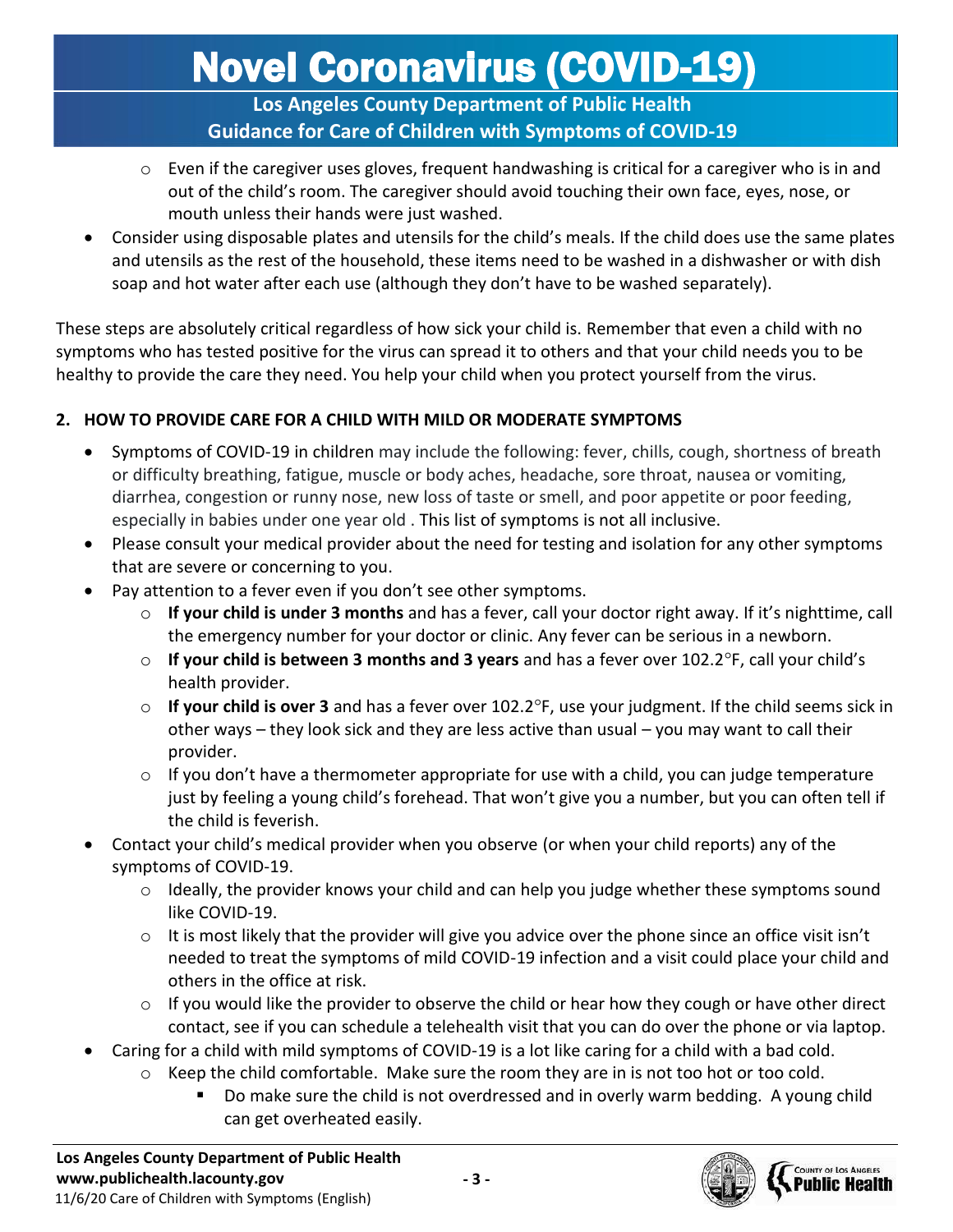**Los Angeles County Department of Public Health Guidance for Care of Children with Symptoms of COVID-19**

- o Make sure the child gets plenty of rest.
	- The child does not have to be in bed all the time, but they should not be overly active. Do try to keep them away from other family members even if they are not in bed.
- $\circ$  If the child is experiencing pain or feeling feverish, you can use an age-appropriate dose of acetaminophen (Tylenol or a generic brand) to help with symptoms and fever.
	- Do not use other over-the-counter medications unless your provider suggests them.
- $\circ$  Provide lots of fluids for the child to drink. Staying hydrated is key.
	- Don't use sports drinks or other sugary beverages for younger children the sugar in those drinks can make dehydration worse by causing diarrhea.
	- **■** If the child has had diarrhea, which does sometimes occur with COVID-19, their provider may recommend a special rehydration drink (with electrolytes) made specifically for kids.
	- Good choices to keep your child hydrated are water, soup, popsicles and flavored gelatin. Avoid caffeine drinks with children of any age.
- Enlist other friends and neighbors to help you get through the isolation and quarantine period. They cannot visit, but they can drop off food, diapers, toys, books or games for the child and other things you need.
	- $\circ$  Your child can't play with other children during this period but do encourage other families to have their children "visit" over the phone or on a tablet or laptop if your child is old enough to miss contact with other children.

### **3. WHAT TO DO IF YOUR CHILD DEVELOPS MORE SERIOUS SYMPTOMS**

Although a very small percentage of children have required hospital care for COVID-19 (compared to 20% of adults who become ill) the illness can take a serious turn in children. It's important to know what this might look like and to have a plan of action should it happen to your child. Your child's provider can help you work out specifics about who to call and where to go; what follows are general guidelines.

- The children at greatest risk of serious illness due to COVID-19 are children with special health care needs, discussed below, and children under age 1. It makes good sense, therefore, to be in touch with your child's provider and have a plan in place if symptoms show up in an infant.
- You will probably be a good judge of serious illness in your child any big change in the child's appearance or behavior should be a warning.
- Specific symptoms to look out for are high fever, worsening shortness of breath (you may see the child's chest go up and down), confusion or sudden drowsiness. Call your provider right away if any of these symptoms appear.
	- $\circ$  It will probably be possible to continue caring for your child at home, but it's best to review the situation with your provider and make sure hospital care is not needed.
- If your child has to struggle to breathe, stops being able to walk or talk or begins to turn blue or has other serious symptoms, call 911. Tell the dispatcher how old your child is so they can send an ambulance with the right equipment. Also tell them that your child has had symptoms of COVID-19 so the EMTs that come can wear appropriate personal protective equipment.

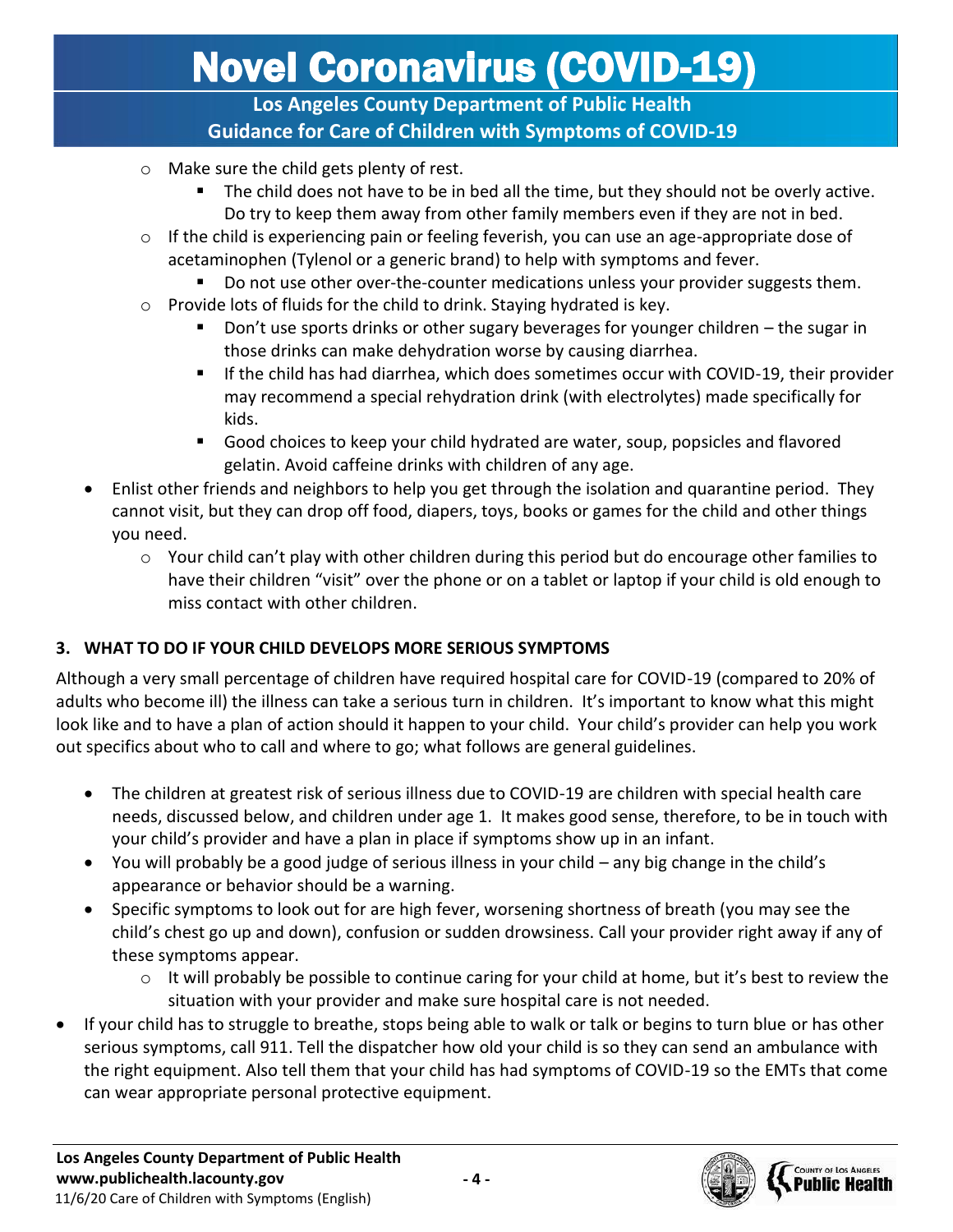**Los Angeles County Department of Public Health Guidance for Care of Children with Symptoms of COVID-19**

#### 4. **WHAT TO DO IF YOUR CHILD HAS SPECIAL HEALTH CARE NEEDS**

#### **Children with significant medical needs**

Children with special health care needs may be especially vulnerable to serious illness if they become infected with COVID-19 if their condition involves impaired lung function or reduced immune function. Even if a condition does not affect breathing or immunity, medications and other factors related to care of a child's special health need may make COVID-19 care more complex.

- These factors make prevention particularly important.
	- $\circ$  If someone in your household must go outside the home to work each day, it may make sense for that person to stay elsewhere during the COVID-19 outbreak. If that is feasible for your family, it can reduce the chance of that household member bringing COVID-19 into the home.
		- If that is not feasible, the household member should take heightened precautions to avoid contagion. See [http://publichealth.lacounty.gov/media/Coronavirus/docs/protection/CleaningInfograp](http://publichealth.lacounty.gov/media/Coronavirus/docs/protection/CleaningInfographic.pdf) [hic.pdf](http://publichealth.lacounty.gov/media/Coronavirus/docs/protection/CleaningInfographic.pdf) for suggested steps to reduce the odds of contamination.
	- $\circ$  Anyone who comes to the home to care for your child, including private duty nurses, should take heightened precautions, particularly handwashing before providing care to your child and using appropriate infection prevention measures as indicated by type of care provided.
	- $\circ$  If there are people who enter and exit the home, try to isolate the child in a separate area that can be protected from contamination.
	- $\circ$  Try to limit your child's care to one primary household caregiver, who should avoid going out of the home at any time if at all possible. That person should be very careful to wash hands every time they enter the child's area.
- Advance preparation is also important. Try to identify an alternative caregiver who will be able and is trained to care for your child should you become ill. Planning will also help you and others care for your child should the child become infected.
	- $\circ$  Make sure you have an updated emergency plan for your child, outlining the child's conditions and medical history and detailing medications taken, allergies and other contraindications, durable medical equipment used by the child and all medical providers. Make sure the plan includes contact information for the child's primary care provider and most important specialists.
- If your child does show symptoms of COVID-19, contact the child's primary care provider and key specialists right away.
	- o While waiting to hear back from your child's physicians, you should presume that your child has COVID-19 and follow guidance outlined in section 1.
	- o Because your child's health conditions are unique, you should follow the advice of your child's specialists concerning next steps.
	- o If you are advised to go to the office or hospital, they will tell you how to travel safely to minimize the risk of exposing other people to this virus.

### **Children with emotional, behavioral or developmental needs**

If your child's primary special need is emotional, behavioral or developmental, your major challenges will probably have less to do with medical management and more to do with the behavioral changes required for

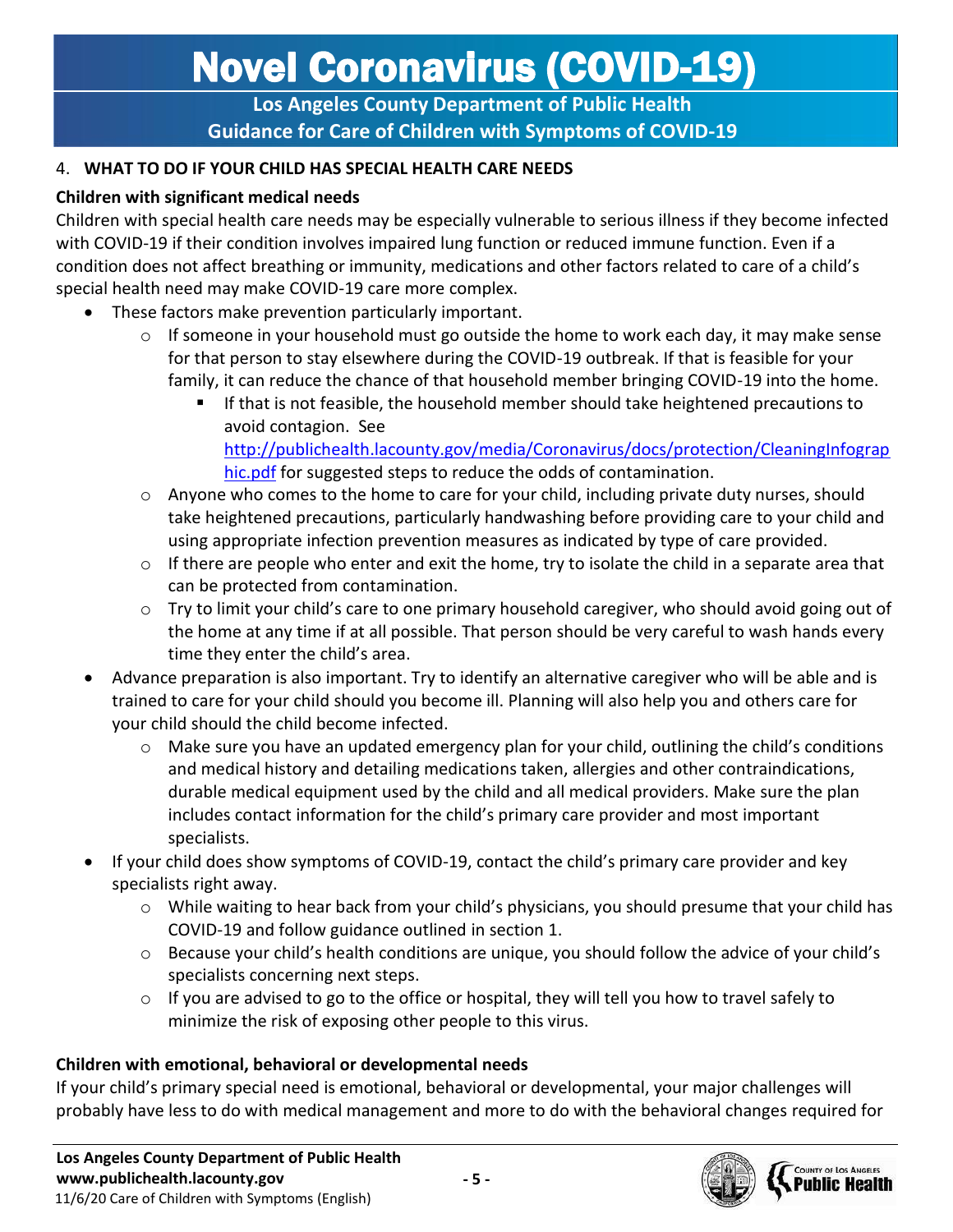### **Los Angeles County Department of Public Health Guidance for Care of Children with Symptoms of COVID-19**

effective isolation of a child with COVID-19.

- Your first challenge may be finding out that your child is ill. Some children have a hard time recognizing their own physical sensations. Others are unable to describe what they feel or even articulate that they are not well. If this is true of your child, you are probably used to watching for signs of sickness.
	- $\circ$  Symptoms of COVID-19 are listed on Page 2 of this document, but also watch for fast breathing and listlessness or less activity than is usual for your child.
	- o You may see clues in your child's behavior. For example, refusing a food your child usually likes may indicate a sore throat.
	- $\circ$  Your judgment, based on past experience with your child, will be key to figuring out that your child is ill and how it is affecting them.
- Once you have spotted the symptoms of COVID-19 and talked to your child's provider, the next challenge will be organizing your home to protect other family members while you keep your child resting and hydrating.
	- $\circ$  You may have difficulty persuading your child to wear a mask, wash their hands and have them keep a safe 6-foot distance from other people. Remember children under 2 should never be masked and children 2-8 may wear a mask with adult supervision as long as the child does not have a condition that impairs breathing.
		- Offer a developmentally appropriate explanation of what COVID-19 is and why all these changes are needed. There are a number of social stories available online that may be helpful (see, for example: [https://www.autism.org/wp](https://www.autism.org/wp-content/uploads/2020/04/Feeling-Sick-COVID-19.pdf)[content/uploads/2020/04/Feeling-Sick-COVID-19.pdf\)](https://www.autism.org/wp-content/uploads/2020/04/Feeling-Sick-COVID-19.pdf).
		- Offer clear, concrete guidance about each of the behavioral changes needed to protect household members. Here too, online resources can help, or you can make up your own social story about handwashing, wearing a mask and so on.
- Follow the medical management guidelines in Section 2, above, but modify as appropriate to accommodate your child's behavioral or developmental needs.
	- $\circ$  No-contact thermometers may not be as precise as other thermometers, but if they are less likely to upset your child, they are okay to use. Even a kiss on the forehead or a hand on the back of the neck to judge if your child has a fever is adequate if that is all your child will tolerate.
	- o Find a way to give medicine that works for your child if they won't tolerate pills or liquids. Mashing medicines in food may work. Some parents find suppositories are easier to manage than medicine taken orally in any form.
- Develop a schedule for daily activities so your child has some sense of structure and predictability as they recover. It may help your child adjust to both preventive measures and elements of their own care if they know these activities fit into a day that will include things they enjoy as well.

For all parents caring for children with COVID-19, part of the message is TAKE CARE OF YOURSELF. This means taking precautions by wearing a mask, using gloves as needed, maintaining social distancing whenever that is feasible as you care for your child. But it also means recruiting other household members to take over household chores, asking friends or neighbors to pick up groceries for you and leave them outside your door, and staying in touch with your own network of friends by phone or Internet.